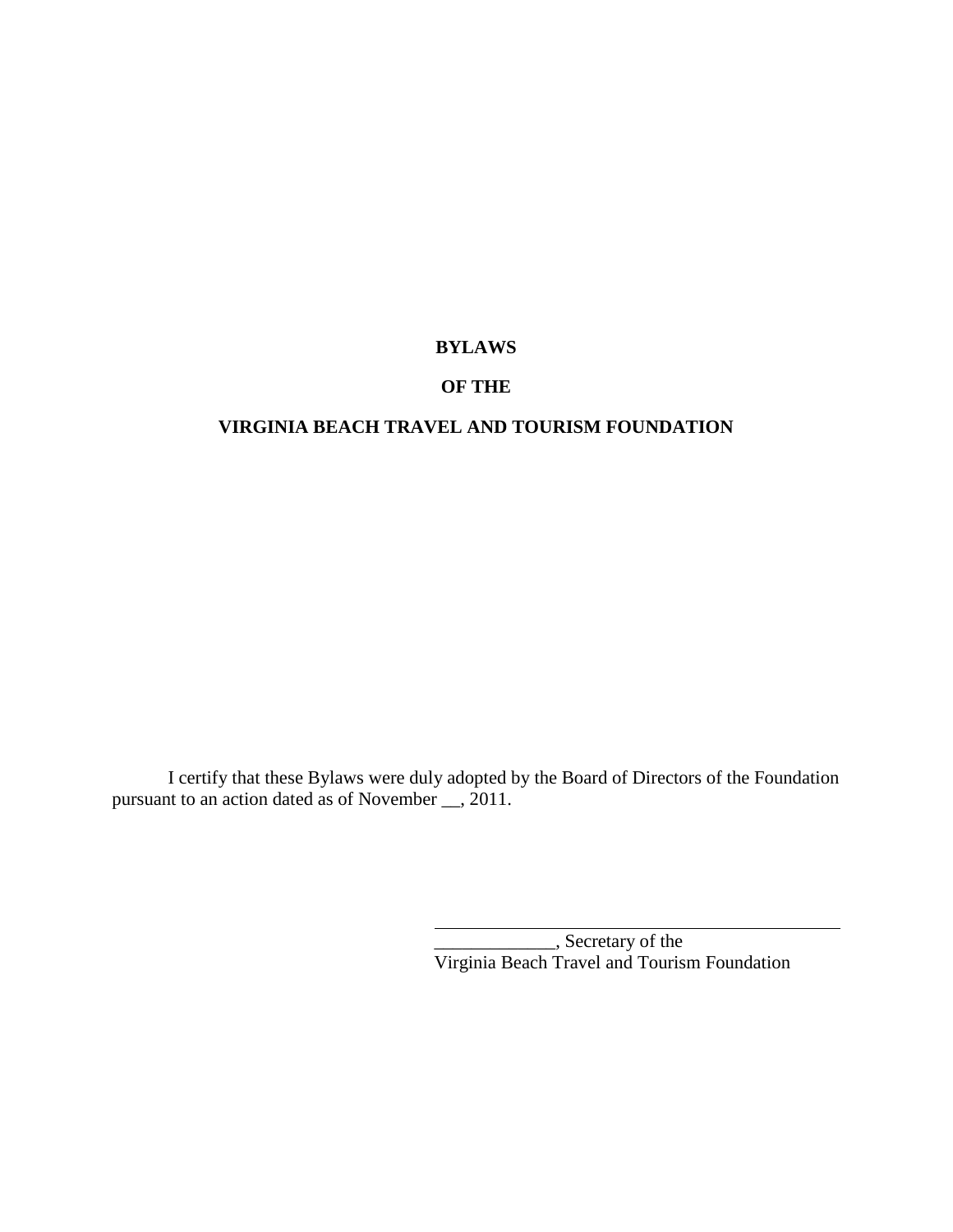## **BYLAWS OF THE VIRGINIA BEACH TRAVEL AND TOURISM FOUNDATION**

#### **ARTICLE I**

### **MEMBERSHIP**

Section 1. Qualifications.

The Foundation will have members. Subject to the terms of these Bylaws (as the same may be amended from time to time), the rights and privileges of the members will be determined by the Board of Directors from time to time.

#### Section 2. Annual Meeting.

The annual meeting of members shall be held in January, or as soon thereafter as practicable, on a date to be selected by the President.

#### Section 3. Special Meetings.

Special meetings of the members shall be called at the written request of at least three (3) members. The request shall state the purpose of such meeting and the agenda for such meeting shall be limited to the stated purpose.

#### Section 4. Member List.

A complete list of the members, including the address of each, shall be subject to inspection by any member for a period of ten (10) days prior to any member meeting, during standard business hours. The list shall be produced and kept open during the member meeting.

## Section 5. Notice.

Notice of any meeting of the members shall be given either (i) in writing (including by email to the last known email address of a member representative) to each member, at least forty- eight (48) hours prior to such meeting or (ii) by advertisement posted in a conspicuous public place (which shall include posting on the Foundation's web site, if any), the first posting to be not more than thirty (30) days, and the second not less than seven (7) days, prior to the date of said meeting. Notice of an annual meeting need not state the purpose(s) for which the meeting is called; notice of a special meeting shall state the purpose(s) for which the meeting is called.

## Section 6. Chairman.

At each meeting of members, a Chairman shall be elected by a vote of the members present at such meeting.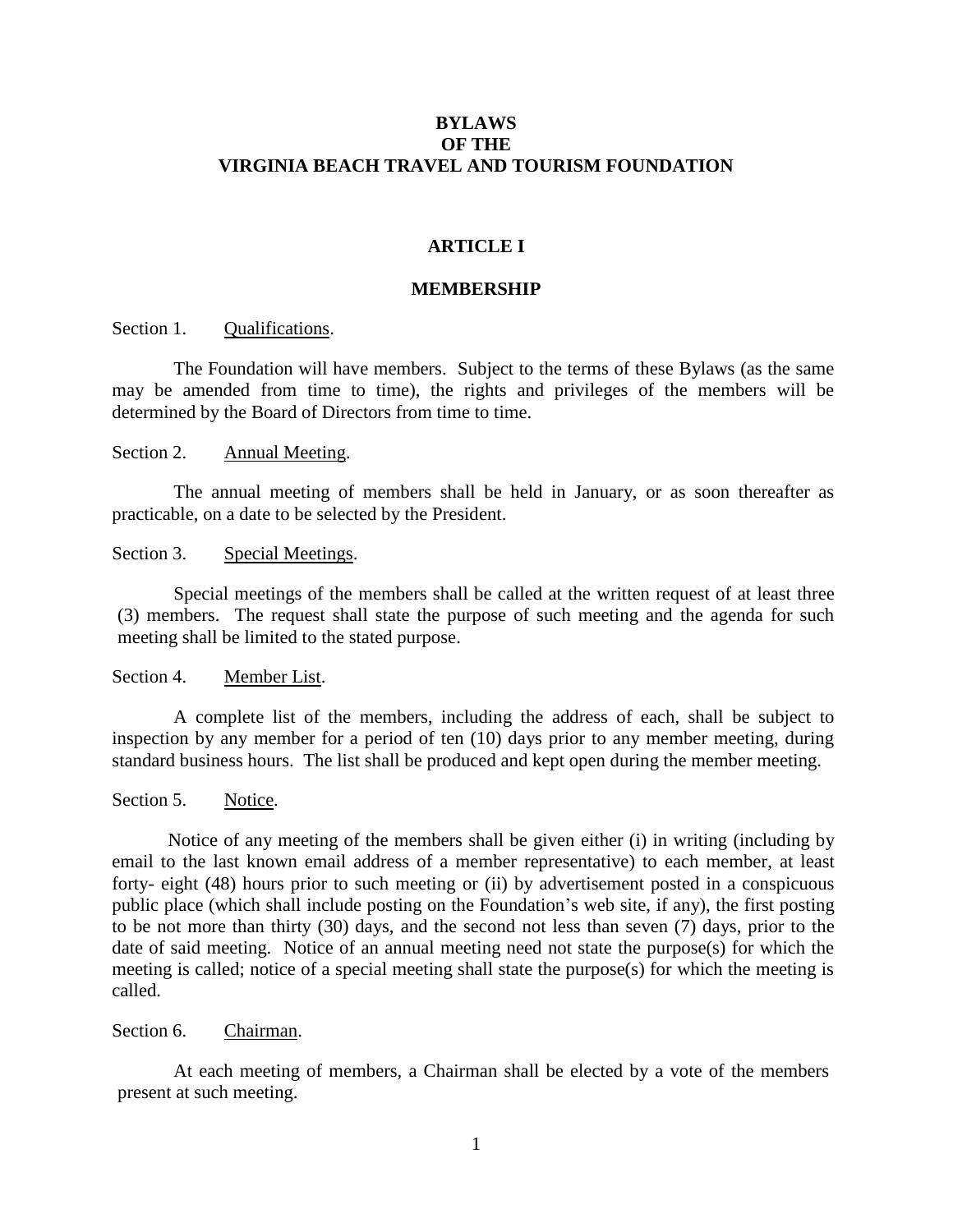## Section 7. Ouorum.

A quorum shall consist of a majority of all members.

# Section 8. Procedure.

The Chairman may appoint a parliamentarian and the meetings of the members shall be governed by Robert's Rules of Order, Revised, in all cases where applicable and where not inconsistent with the Bylaws or the Articles of Incorporation.

# Section 9. Voting Rights; Manner of Acting.

A. Except for the election and removal of directors, members do not have any voting rights within the Foundation.

B. To the extent the members are permitted to vote, except where a greater vote is required by law, the Articles of Incorporation, or these Bylaws, the act of the majority of the members present at a meeting at which a quorum is present shall be the act of the members.

C. Any action required or permitted to be taken at a meeting of members may be taken without a meeting if a consent in writing, setting forth the action so taken shall, before or after such action, be signed and dated by all of the members. Such written consent shall have the same force and effect as a unanimous vote. An exchange of emails among the members shall constitute a signed and dated written action of any member expressing his or her consent in such email.

# Section 10. Presumption of Assent.

A member who is present at a meeting of the members when any action is taken is deemed to have assented to the action taken unless he or she votes against or abstains from the action taken, or has objected at the beginning of the meeting, or promptly upon arrival, to the holding of the meeting or the transacting of specified business at the meeting. Any such dissenting votes, abstentions or objections shall be entered in the minutes of the meeting.

# Section 11. Waiver of Notice.

A member may waive any notice required under these Bylaws before or after the date and time of the meeting that is the subject of such notice. The waiver shall be in writing, signed by the member entitled to such notice, and be delivered to the Secretary for inclusion in the minutes. A member who attends a meeting waives objection to lack of notice or defective notice, unless the member objects at the beginning of the meeting to the holding of the meeting or the transaction of business at the meeting and does not thereafter vote for or assent to action taken at the meeting.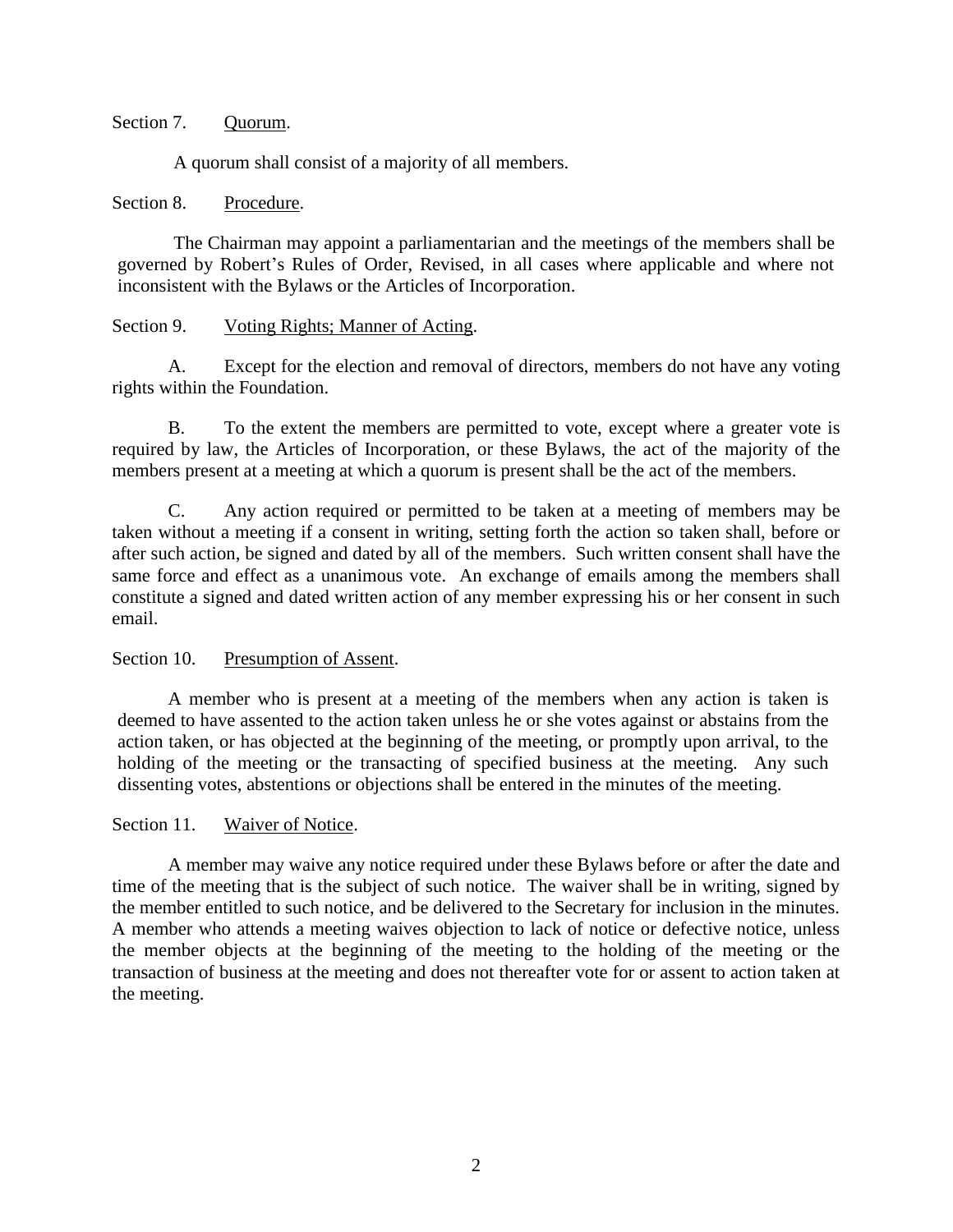# **ARTICLE II**

## **BOARD OF DIRECTORS**

## Section 1. Membership.

The affairs of the Foundation shall be managed by its Board of Directors which board shall consist of no fewer than eleven (11) nor more than twenty-one (21) directors. The Board of Directors shall be made up of Appointed Directors and Ex Officio Directors. The Board of Directors shall be vested with the management of the property, affairs, and business of the Foundation.

# Section 2. Appointed Directors.

A. Appointed Directors are elected upon the vote of the members, either at the annual meeting of the Members or at a special meeting of the members called for the purpose of filling a vacancy on the Board. Nominations may be submitted by the Nominating Committee of the Board of Directors or may be made by any member in writing or in person at a meeting of the members, in each case, after first obtaining the consent of the nominees. The initial Appointed Directors appointed by the Incorporator shall serve until his or her successor is elected or until his or her earlier death, resignation or removal.

B. Each Appointed Director shall have voting rights with respect to all matters that may come before the Board of Directors.

C. Any Appointed Director may be removed, with or without cause, at a meeting of the Board of Directors or members, as applicable, called for that purpose, upon the affirmative vote of a majority of all of the directors or members, as applicable, eligible to vote (e.g., not just a majority of those in attendance at the meeting). The Appointed Director in question shall not be entitled to vote on the matter of his or her removal.

D. Any Appointed Director vacancy occurring on the Board of Directors may be filled by the affirmative vote of 50% or more of the remaining Appointed Directors and an affirmative vote of a majority of all of the remaining directors eligible to vote, even if the total of remaining directors is less than a quorum as provided in the Bylaws.

# Section 3. Ex-Officio Directors.

A. The Board of Directors may designate one or more persons to serve as ex officio members of the Board of Directors from time to time. If any Ex-Officio Director is unable or unwilling to serve at any time, such person may appoint a designee from such person's department or committee to serve in his or her place. Any designee so appointed shall serve for a term of one year (subject to reappointment). The Board of Directors also may remove from time to time any position as an Ex Officio Director position, in which case, unless otherwise determined by the Board of Directors at the time, the Ex Officio Director or his or her designee then serving in that position will be removed concurrently as a member of the Board of Directors.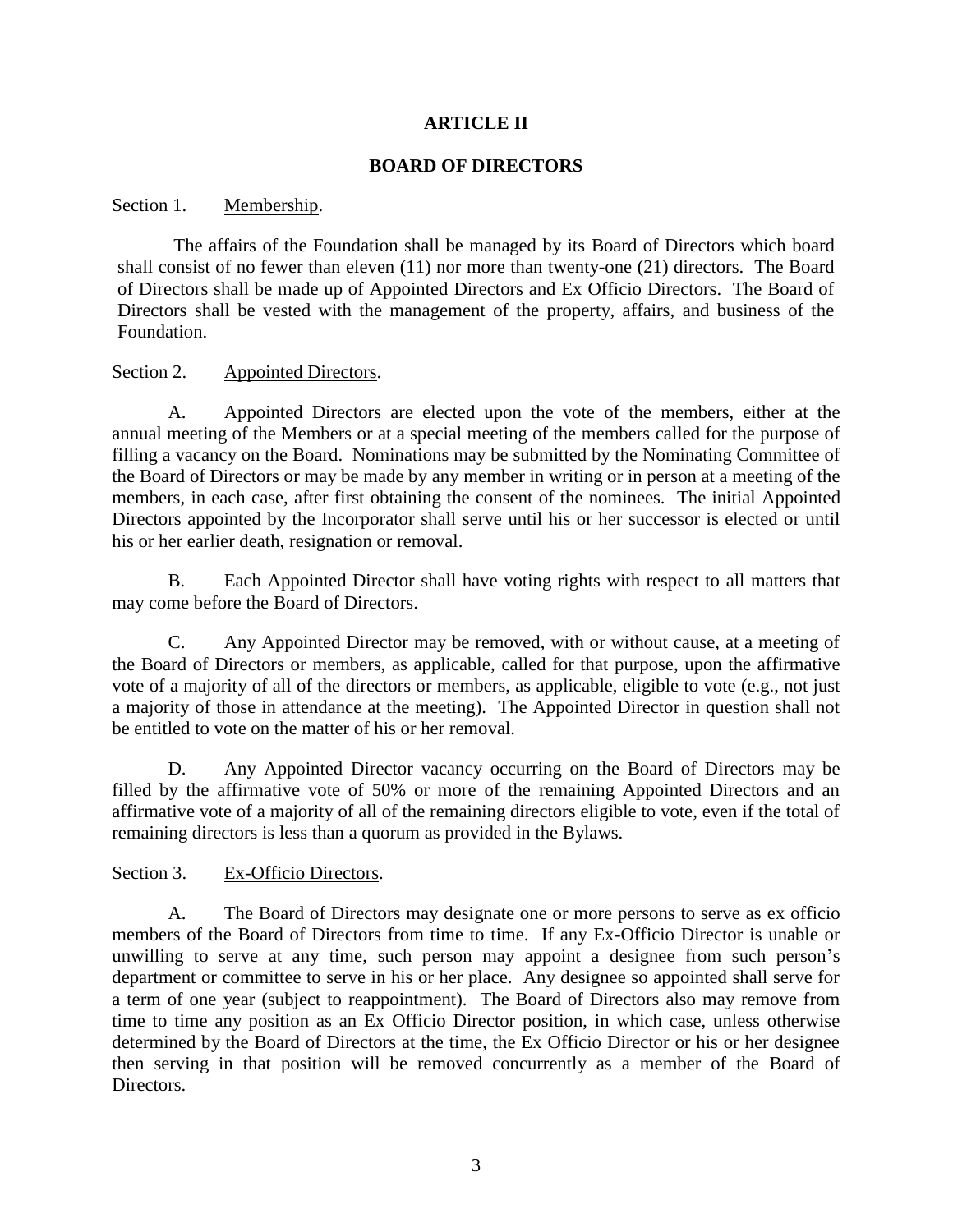B. To remain in good standing, an Ex-Officio Director must attend at least sixty-six percent (66%) of all meetings of the Board of Directors on a rolling twelve-month basis. In the event that a person serving as an Ex-Officio Director fails to meet this standard, the Board of Directors, in its sole discretion, may (i) require that the Ex-Officio Director appoint a designee as provided under Section 3A of this Article II, (ii) remove such person from the Board of Directors until a different person is appointed to the ex officio position, (iii) remove the ex officio position from participating in the Board of Directors, or (iv) designate a different position to be an Ex-Officio Director. Any Board action pursuant to clauses (iii) or (iv) above will be deemed an amendment to these Bylaws and will require the vote required by Section I of Article VII hereof.

C. Each Ex-Officio Director shall have such voting rights with respect to any matters that may come before the Board of Directors as may be specified by the Board of Directors when the position is created. If voting rights are not mentioned upon the creation of an ex-officio position, such Ex-Officio Director will not have voting rights.

# Section 4. Chairman.

At each annual meeting of directors, a Chairman of the Board of Directors shall be elected by the Board for the following year. The Chairman of the Board of Directors shall preside at all meetings of the Board of Directors and shall coordinate with the President regarding Board actions and the operations of the Foundation.

# Section 5. Director Obligations.

Each director must attend at least sixty-six percent (66%) of all Board of Directors meetings each calendar year. Failure to meet such attendance requirement constitutes grounds for removal. "Attendance shall include telephonic, video, and electronic conferencing methods that allow all participants to simultaneously hear each other."

Each director shall comply with the Foundation's Code of Ethics and Conflict of Interest Policies throughout the director's term.

# Section 6. Annual and Regular Meetings; Notice.

Regular meetings of the Board of Directors shall be held at a time and place to be designated by the President and shall be held at least three times per year. The first regular meeting in each calendar year shall be deemed the "annual meeting," and will be held in January of each year or as soon thereafter as practicable, on a date selected by the President.

Notice shall be given in writing by the Secretary, or his or her designee, and issued at least one week in advance of each regular meeting. The notice shall state the time and place of the meeting.

# Section 7. Special Meetings; Notice.

Special meetings of the Board of Directors shall be called at the request of the President or upon the written request of at least three (3) members of the Board of Directors. The request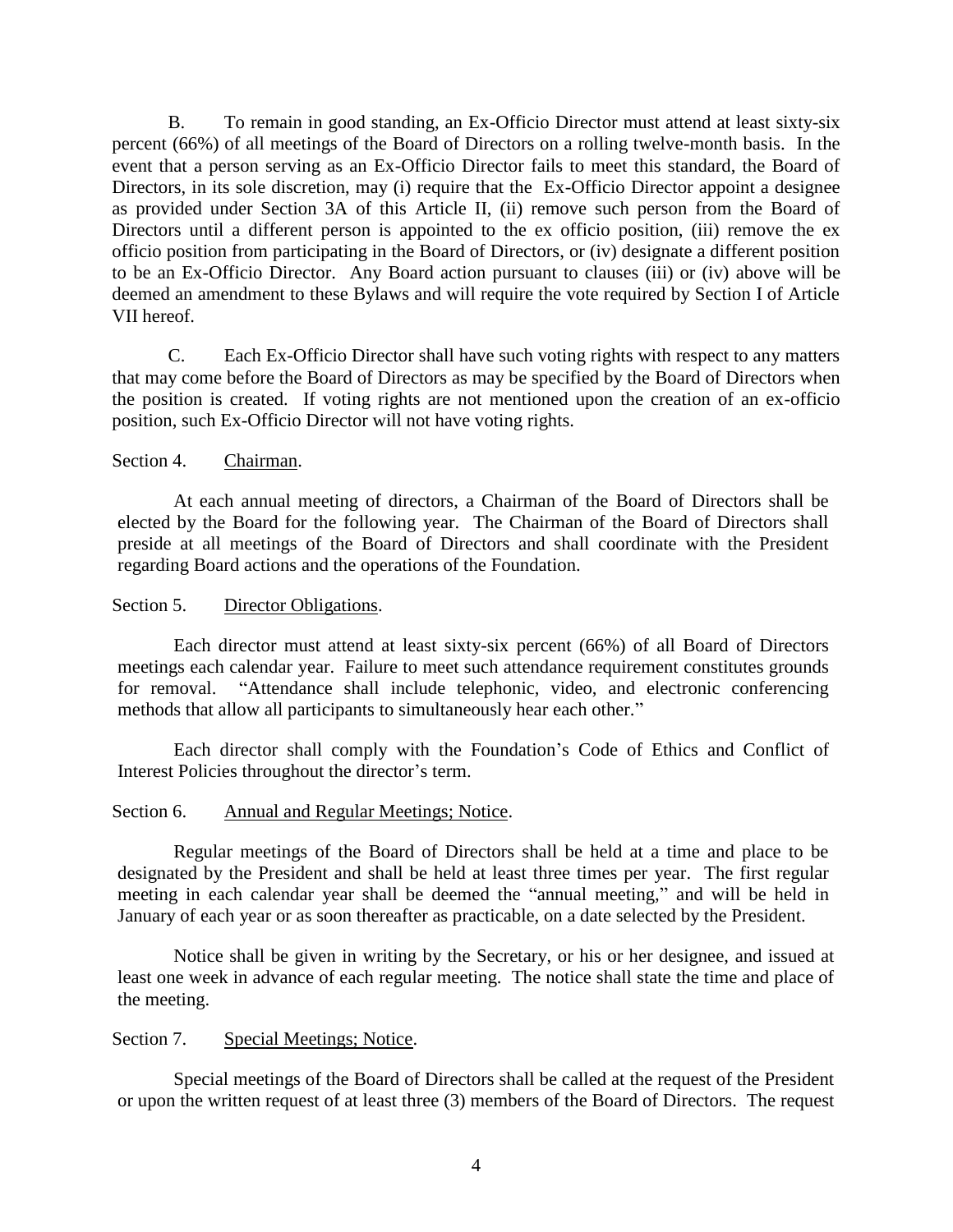shall state the purpose of such meeting and the agenda for such meeting shall be limited to the stated purpose.

Notice of the time and place of each special meeting shall be given orally or in writing (including by email to the last known email address of a director) to each director, at least forty- eight (48) hours prior to such meeting.

# Section 8. Ouorum.

A quorum shall consist of a majority of all Appointed Directors of the Board of Directors.

# Section 9. Procedure.

The Chairman may appoint a parliamentarian from the members of the Board of Directors and the meetings of the Foundation shall be governed by Robert's Rules of Order, Revised, in all cases where applicable and where not inconsistent with the Bylaws or the Articles of Incorporation.

# Section 10. Manner of Acting; No Proxy.

A. Except where a greater vote is required by law, the Articles of Incorporation, or these Bylaws, the act of the majority of the directors present at a meeting at which a quorum is present shall be the act of the Board of Directors.

B. Any action required or permitted to be taken at a meeting of directors may be taken without a meeting if a consent in writing, setting forth the action so taken shall, before or after such action, be signed and dated by all of the Appointed Directors then in office. Such written consent shall have the same force and effect as a unanimous vote. An exchange of emails among the Appointed Directors shall constitute a signed and dated written action of any board member expressing his or her consent in such email.

C. There shall be no voting by proxy at any meeting of the Board of Directors.

# Section 11. Presumption of Assent.

A director who is present at a meeting of the Board of Directors when any action is taken is deemed to have assented to the action taken unless he or she votes against or abstains from the action taken, or has objected at the beginning of the meeting, or promptly upon arrival, to the holding of the meeting or the transacting of specified business at the meeting. Any such dissenting votes, abstentions or objections shall be entered in the minutes of the meeting.

# Section 12. Waiver of Notice.

A director may waive any notice required under these Bylaws before or after the date and time of the meeting that is the subject of such notice. The waiver shall be in writing, signed by the director entitled to such notice, and be delivered to the Secretary for inclusion in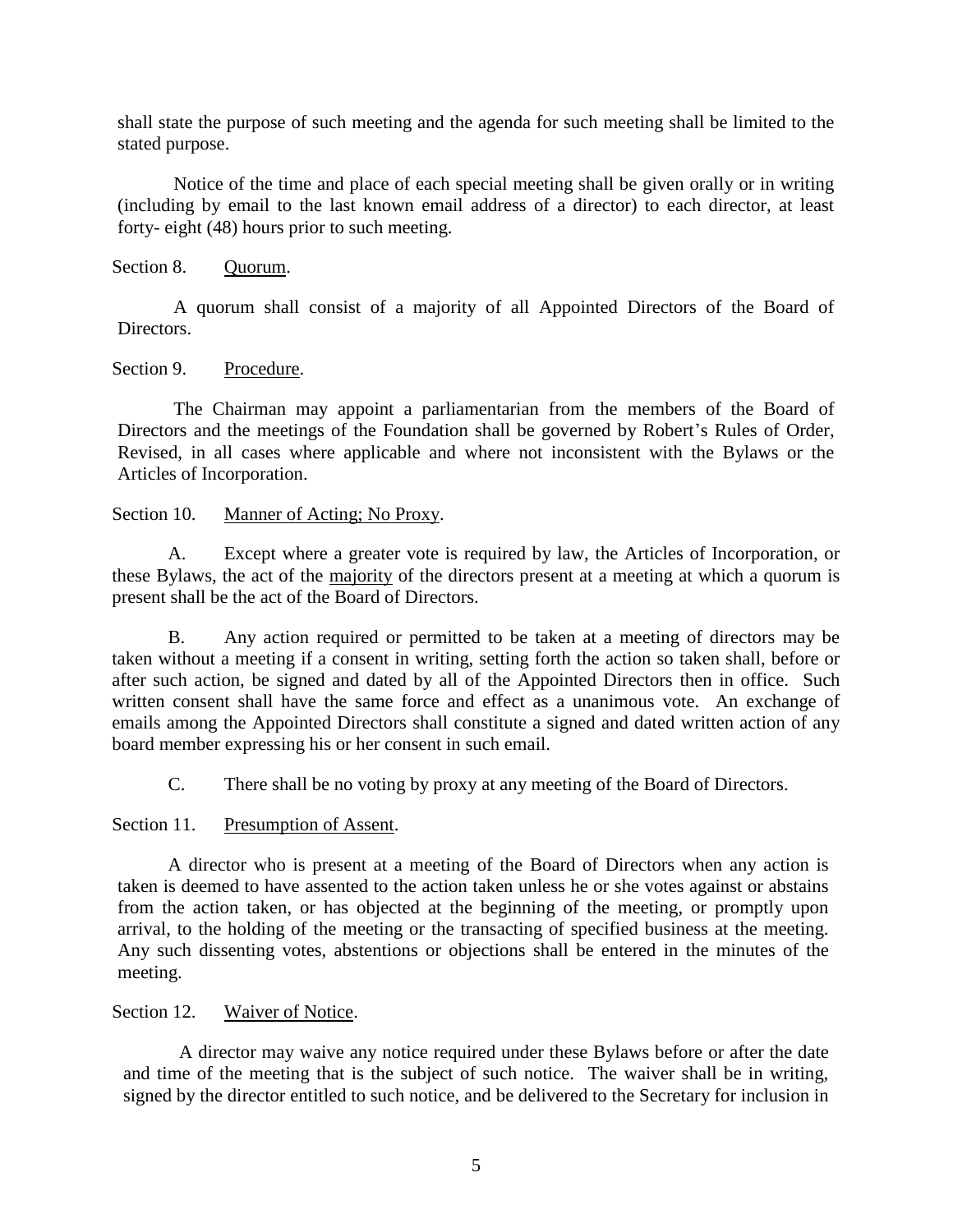the minutes. A director who attends a meeting waives objection to lack of notice or defective notice, unless the member objects at the beginning of the meeting to the holding of the meeting or the transaction of business at the meeting and does not thereafter vote for or assent to action taken at the meeting.

### **ARTICLE III**

#### **OFFICERS**

#### Section 1. Election; Term.

The Foundation shall have a President, a Secretary, and a Treasurer, and such other officers, including one or more Vice-Presidents, as the directors may from time to time determine. Officers shall serve two (2) year terms, and may be re-elected for additional two (2) year terms. There is no limit on the amount of terms an officer may serve. All officers shall be elected by two-thirds (2/3) vote of the directors in attendance at the annual meeting of the Board of Directors or any special meeting for the election of officers and shall serve until such time as their successor shall be duly elected and qualified, unless they shall be sooner removed from office as hereinafter provided. At the discretion of the Board of Directors, any two or more offices, other than the offices of President and Secretary, may be held by the same person. Any officer may be removed by the affirmative vote of a majority of the directors, whenever the Board determines the best interests of the Foundation will be served thereby.

## Section 2. President.

It shall be the duty of the President to call special meetings of the Board of Directors at his or her discretion or as required in these Bylaws, to sign any and all contracts, assignments, leases, mortgages, deeds, conveyances, and other instruments and documents of the Foundation, and he or she shall have the seal of the Foundation affixed to such documents as may be requisite, to be attested by the Secretary. The President shall see that all officers of the Foundation perform their duties faithfully and shall have general supervision over the affairs of the Foundation. In the event a Chairman of the Board of Directors is not serving at any time or not present at a meeting of the Board, the President will take on the responsibilities of to Chairman until such time as a new or substitute Chairman is appointed.

In the absence or disability of the President, the Board of Directors or the Executive Committee shall select an officer to perform any or all duties of the President.

### Section 3. Secretary.

The Secretary shall cause to be issued and published all calls of meetings of the directors as provided in these Bylaws and as required by law, shall keep or cause to be kept full and accurate minutes of the proceedings of all meetings and shall attest the same after the approval of the presiding officer. The Secretary shall have charge of the member record and, at least ten (10) days prior to any member meeting, shall make a complete list of the names and addresses of the membership. The Secretary shall have charge of the seal of the Foundation, if adopted, and shall sign such instruments as require his or her signature and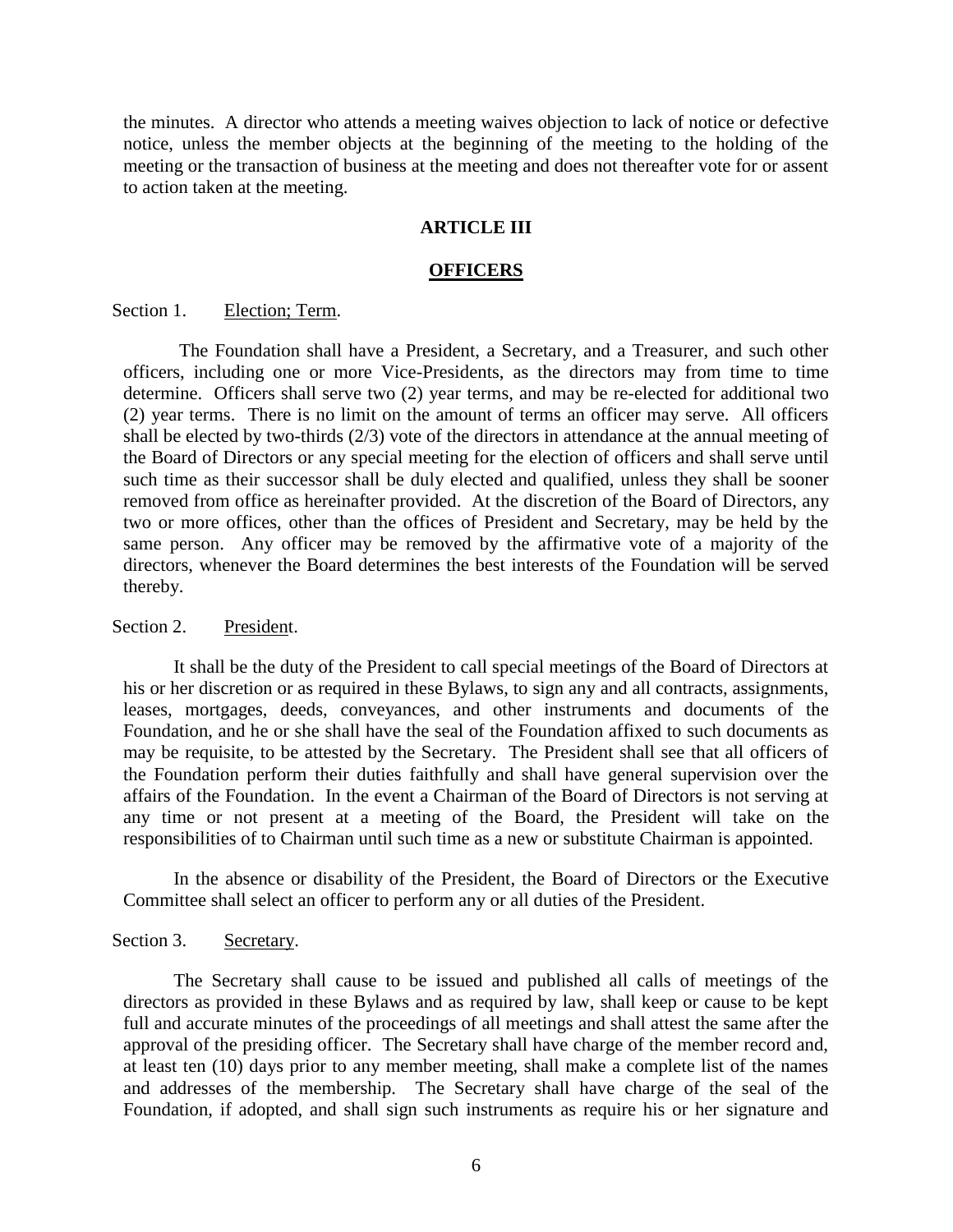shall make such reports and perform such other duties as are incidental to the office or as may be required by the Board of Directors.

# Section 4. Treasurer.

The Treasurer shall have the custody of all monies, securities, and other investment properties of the Foundation and shall deposit the same in the name of the credit of the Foundation in such depositories as may be designated by the Board of Directors; provided the Treasurer may turn over any such funds or properties directly to the Trustee of any trust established by the Foundation, as grantor. The Treasurer shall cause to be kept a full and accurate account of receipts and disbursements in books belonging to the Foundation and shall disburse the funds of the Foundation by check or other warrant to be signed as provided in these Bylaws. The Treasurer shall render such reports to the President and Board of Directors as may be required, and shall perform such other duties as may be incident to the office or required by the Board of Directors.

# Section 5. Compensation.

The Board of Directors and the officers shall serve without compensation.

# **ARTICLE IV**

# **COMMITTEES**

Section 1. Executive Committee.

The Board of Directors, in its discretion, may appoint an Executive Committee, consisting of any number of Directors and/or officers of the Foundation. Subject to such direction and limitations as may be imposed by the Board of Directors (in establishing the committee or at any time thereafter) or through the Bylaws, the Executive Committee will exercise the powers of the Board of Directors, shall be charged with all duties of the Board of Directors and shall have general charge and direction of the affairs of the Foundation in the intervals between meetings of the Board. If appointed, the Executive Director shall be a member of the Executive Committee. Written minutes shall be kept of all Executive Committee meetings.

# Section 2. Nominating Committee.

A. The Board of Directors, in its discretion, may establish a Nominating Committee. Subject to such direction and limitations as may be imposed by the Board of Directors (in establishing the committee or at any time thereafter), the Nominating Committee will be responsible for reviewing the composition of the Board of Directors on an annual basis. This assessment should include issues of judgment, diversity, age, community leadership and skills necessary or useful for the continued development of the Foundation and the furtherance of the Foundation's mission.

B. If established, the Nominating Committee shall consist of not less than two (2) nor more than five (5) members of the Board of Directors appointed by the Chairman. If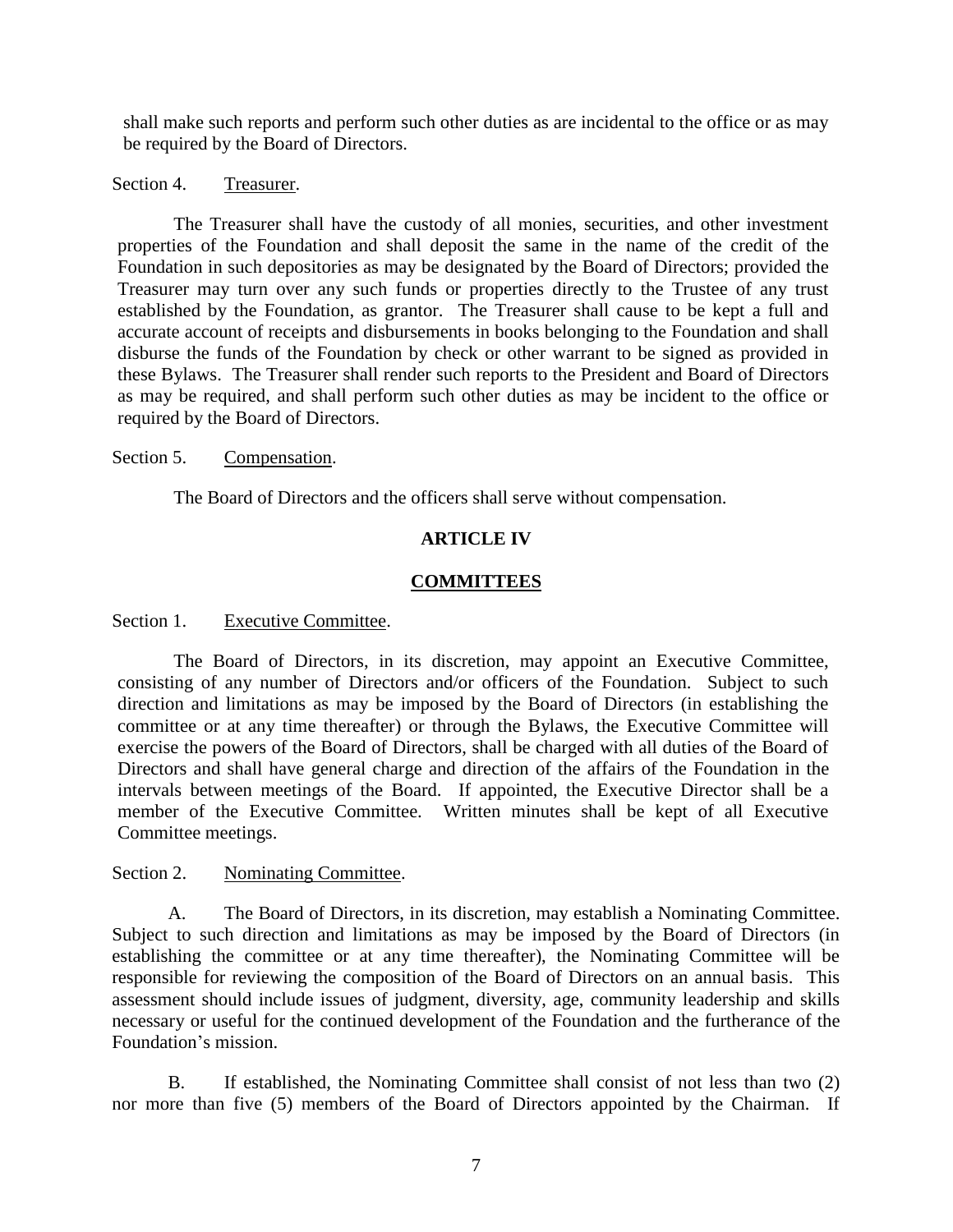established, the Nominating Committee shall be responsible for (i) presenting a list of proposed officers for the Board of Directors, (ii) proposing new Board members in the event that a vacancy in the Board of Directors occurs, and (iii) making other recommendations from time to time, including special recognition of individuals providing exceptional service to the Foundation.

# Section 3. Standing Committees.

A. In addition to the Executive and Nominating Committees, the Board of Directors shall have the authority to appoint one or more of the following committees, as standing committees from year to year:

1. Auxiliary Committee — whose duties shall be to recruit, orient, schedule and assign or remove volunteers in cooperation with the Executive Director.

2. Ways and Means Committee — whose duties shall be to supervise the obtaining and holding of all funds, assist the treasurer when and where necessary and to recommend major expenses.

3. Public Relations Committee — whose duties shall be to assist the Administrator in the interpretation of the philosophy and work of the Foundation in order to facilitate public understanding, support and constructive use of the Foundation, to assist the Administrator in the preparation and presentation of publicity about the Foundation.

4. Planning Committee — whose duty shall be to provide long range planning for the Foundation.

B. Unless otherwise permitted upon a vote of the Board of Directors, no person shall serve as chairman of any committee for a period of longer than two (2) years in succession.

C. All committee members shall be appointed annually and shall be members of the Foundation.

D. The President shall be an ex-officio voting member of all standing committees.

E. In addition to designated duties, a standing committee shall have such powers and purpose as may be delegated to it by the President and the Board of Directors. Written minutes shall be kept of any meetings of committees vested with authority to act on behalf of the Foundation.

# Section 4. Special Committees.

The Board of Directors or the President may appoint such special committees as may from time to time appear to be necessary or proper in order to carry out the objects and purposes of the Foundation. Special committees shall be subject to the rules for standing committees found in Section 3 of this Article IV.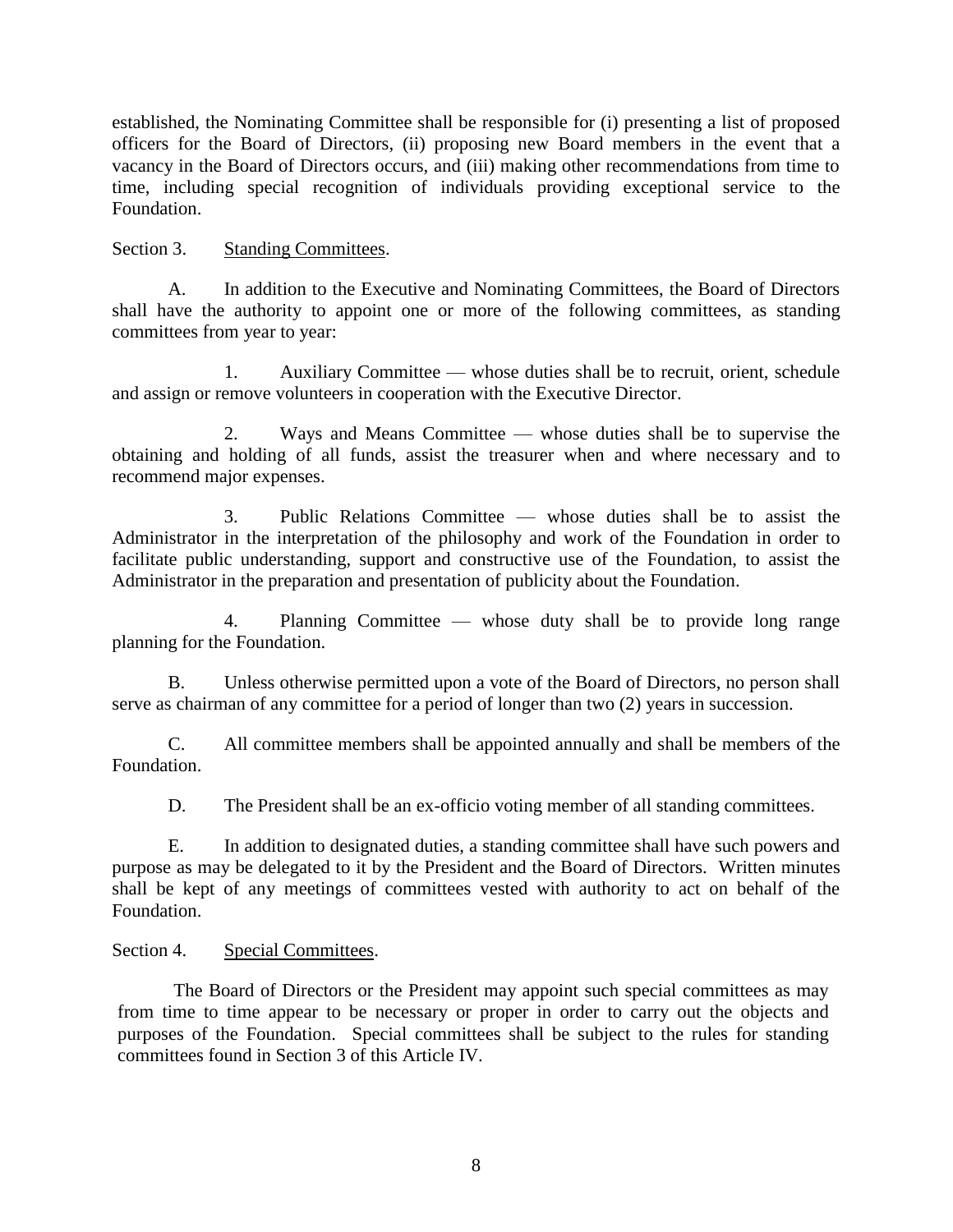## **ARTICLE V**

## **EMPLOYMENT; AGENTS**

### Section 1. Agents; Services.

The President may, with the approval of the Board of Directors, employ the services of one or more employees (including an Executive Director and/or Administrator), agents, accountants, advisors, attorneys, banks, trust companies, investment counseling services or real estate management firms as agent at an agreed fee or to give counsel and advice to the officers and directors in the management of the affairs of the Foundation and the handling and investment of the funds and properties of the Foundation, provided, however, that in the event of the establishment of any agency account or accounts the same shall be reviewed at least twice each year by the entire Board or by a special committee thereof. The President, or any other officer with the approval of the President, may employ such other employees, agents, and secretarial help as the management of the Foundation may require, on a voluntary basis or paying a reasonable fee for the services so rendered.

#### Section 2. Executive Director.

If appointed, the Executive Director shall oversee the day-to-day operation of the Foundation, shall coordinate and supervise the Foundation's operations, shall report to the President and the Board of Directors, and shall have such other duties and powers as may be determined from time to time by the Board of Directors.

## Section 3. Administrator.

If appointed, the Administrator shall serve as a public relations conduit for the Foundation, and shall represent the Foundation at all other such meetings and events, including fund raisers, as requested by the President. The Administrator shall have such other duties and powers as may be determined from time to time by the Board of Directors. The Administrator shall answer directly to the President.

#### **ARTICLE VI**

### **FINANCES**

## Section 1. Gift Fund.

Except for contributions specifically designated for the general and administrative operations of the Foundation or set aside therefor from unrestricted contributions in accordance with the Foundation's annual budget as approved by its Board of Directors, all gifts to the Foundation for the purposes of endowment, building or special purposes, cash or noncash, shall be held separately in such manner as shall be directed by the Board of Directors following recommendation by the President and Executive Director (if appointed). The Gift Fund shall include, and expenditures shall be made therefrom in conformity with the provisions of any gift other than for general operating expenses. Until otherwise determined by the Board of Directors, cash funds shall be held in interest bearing accounts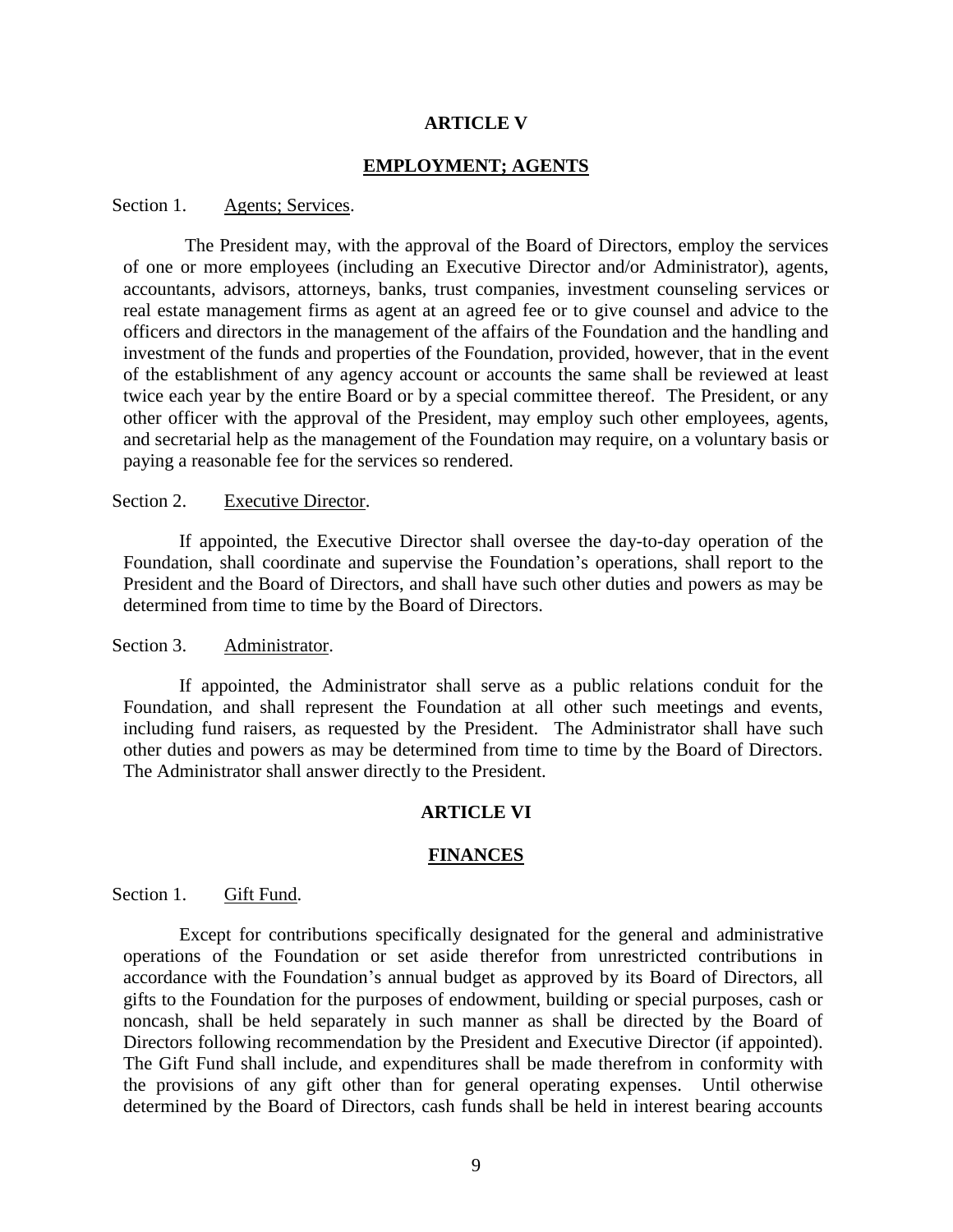and shall be expended as directed by the Board of Directors through the accounts of the Treasurer of the Foundation. Both the President and any trustee or trustees designated by the Board of Directors shall have the authority to draw on any accounts comprising the cash or cash equivalent portion of the Gift Fund. The signatures of two officers of the Company shall be required to withdraw any funds from such account.

## Section 2. Operating Account.

The operating funds of the Foundation shall be held in one or more separate accounts in the name of the Foundation in area banks, and both the President and Treasurer shall have authority to draw on any such funds. To the extent that funds accumulate in the Foundation's operating account in excess of the amounts necessary for the administration of the Foundation, the Board of Directors may transfer all or part of such excess funds to the Gift Fund from time to time. The signatures of two officers of the Company shall be required to withdraw any funds from such account.

## Section 3. Fund-raising.

Unless otherwise designated as part of the planning and marketing for any such event or a separate account is established by the Board of Directors for Foundation member activities, the net proceeds of any amounts raised in member fund-raising activities will be placed in the Foundation's Operating Account.

## Section 4. Bonding.

The President, Treasurer and such other persons designated by the Board of Directors to handle funds may, in the discretion of the Board, be bonded at the expense of the Foundation.

## Section 5. No Private Inurement.

No part of the assets or net earnings of the corporation shall inure to the benefit of, or be distributable to, any director or officer of the Foundation or any private individual (except that reasonable compensation may be paid for services rendered to or for the corporation effecting one or more of its purposes and benefits may be conferred that are in conformity with said purposes), and no director or officer of the Foundation or any private individual shall be entitled to share in the distribution of any of the corporate assets on dissolution of the Foundation. No substantial part of the activities of the Foundation shall be the carrying on of propaganda, or otherwise attempting to influence legislation. The Foundation shall not participate in, or intervene in (including the publication or distribution of statements) any political campaign on behalf of any candidate for public office.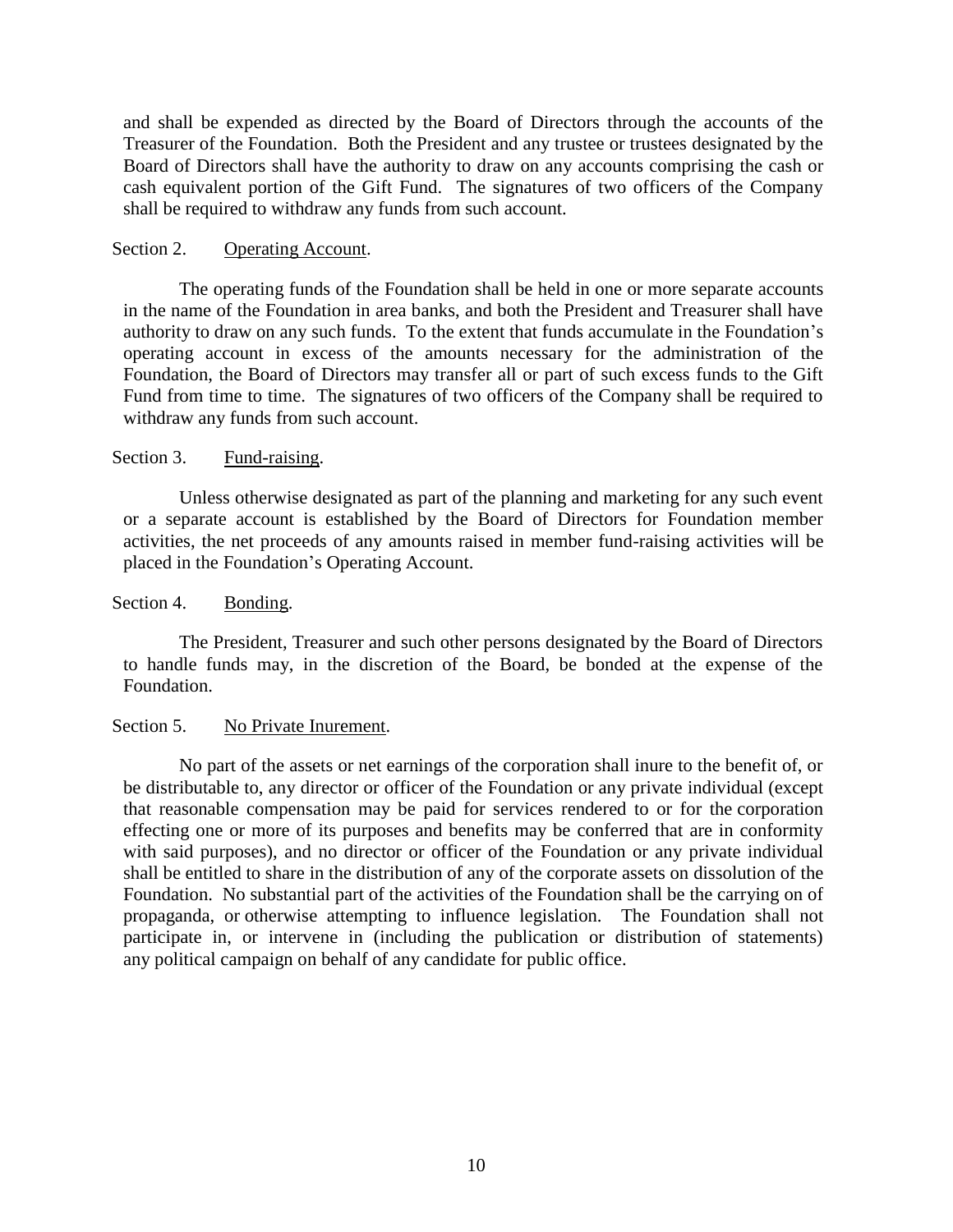#### **ARTICLE VII**

#### **AMENDMENTS**

Section 1. Vote.

Any amendment to the Articles of Incorporation and/or Bylaws shall be enacted upon two-thirds (2/3) vote of all Appointed Directors then in office at a meeting of the Board of Directors, or upon unanimous written consent in lieu of a meeting, as provided in Article II Section 10.B.

Section 2. Notice.

The notice for any regular or special meeting at which a vote on proposed amendments is to be taken shall include a summary of the proposed amendments. When approval by unanimous written consent in lieu of a meeting of the Board of Directors is sought, the proposed amendments shall be written in their entirety and delivered to each director prior to collecting his or her consent in writing.

### **ARTICLE VIII**

#### **DISSOLUTION**

Section 1. Vote.

Approval of a proposal to dissolve the Foundation shall require a majority vote of all of the Appointed Directors then in office. Written notice of a proposal of dissolution shall be included in the notice of the regular or special meeting at which such vote is to be taken. A proposal of dissolution may be approved upon unanimous written consent of the directors in office in lieu of a meeting.

### Section 2. Distribution of Funds.

Upon dissolution of the Foundation, the Board of Directors shall, after paying or making provisions for the payment of all the liabilities of the Foundation, dispose of all of the assets of the Foundation exclusively for the purposes of the Foundation in such manner as the Board of Directors may determine or to an organization or organizations organized and operated exclusively for charitable or educational purposes within the meaning of Section  $501(c)(3)$  of the Internal Revenue Code of 1986, as amended (the "Code") and exempt from federal taxation under Section 501(a) of the Code as the Board of Directors shall determine. Any such assets not so disposed of shall be disposed of pursuant to the order of any court of record with general equity jurisdiction in the city or county of the Commonwealth of Virginia where the registered office of the corporation is then located, exclusively for such charitable or educational purposes or to such organization or organizations which are organized or operated exclusively for such charitable or educational purposes as that court shall determine.

#### **\*\*\*END OF BYLAWS\*\*\***